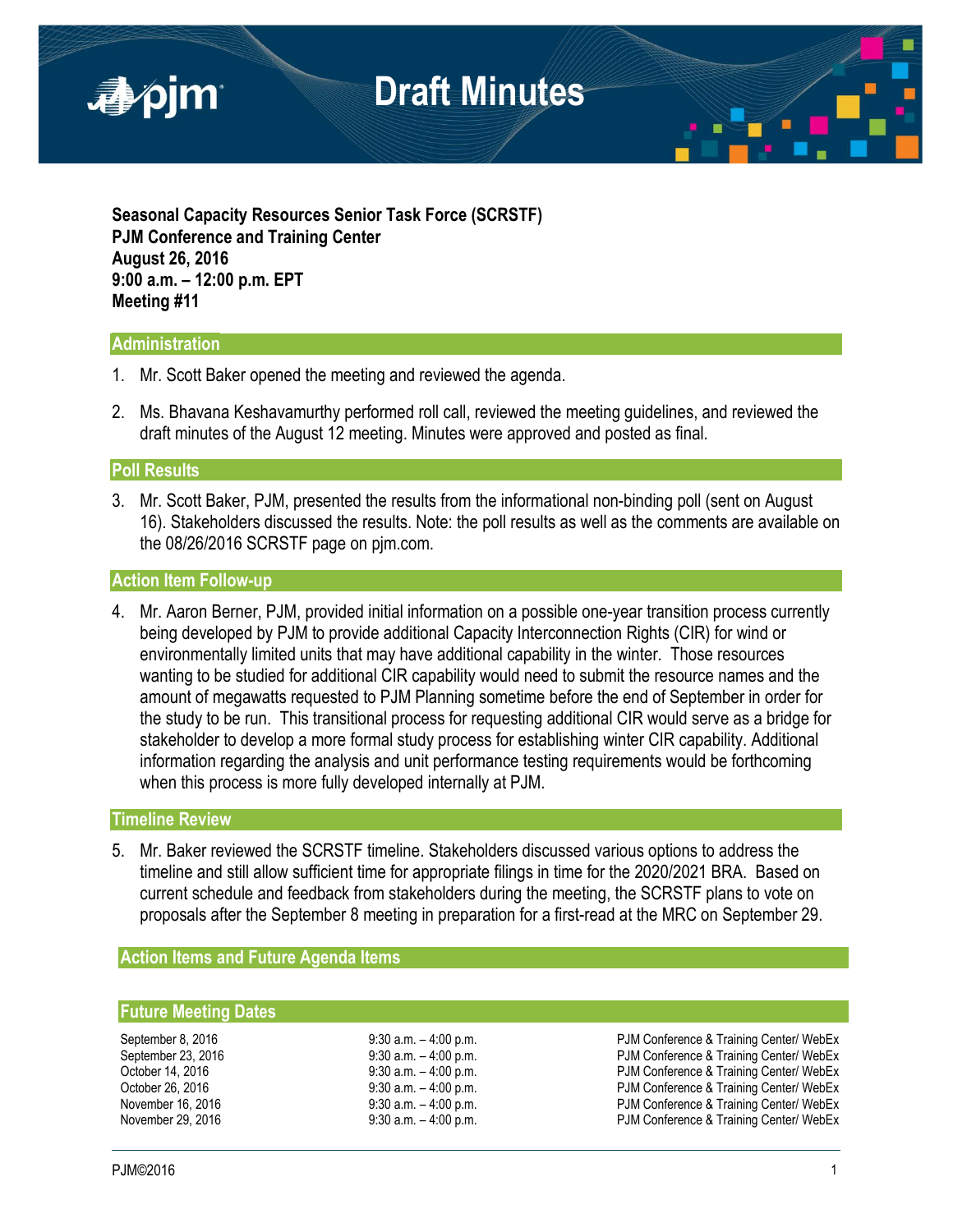

## **Draft Minutes**



December 19, 2016 9:30 a.m. -4:00 p.m. PJM Conference & Training Center/ WebEx

Author: J. Callis

### **In Attendance (In Person)**

| <b>Last Name</b> | <b>First Name</b> | Company                                | <b>Sector</b>           |
|------------------|-------------------|----------------------------------------|-------------------------|
| Baker            | Scott             | PJM Interconnection, LLC               | Not Applicable          |
| <b>Bastian</b>   | Jeff              | PJM Interconnection, LLC               | Not Applicable          |
| Berner           | Aaron             | PJM Interconnection, LLC               | Not Applicable          |
| Borgatti         | Michael           | <b>Gabel and Associates</b>            | Not Applicable          |
| <b>Bruno</b>     | Pat               | PJM Interconnection, LLC               | Not Applicable          |
| Callis           | Joe               | PJM Interconnection, LLC               | Not Applicable          |
| Carroll          | Rebecca           | PJM Interconnection, LLC               | Not Applicable          |
| Cox              | Jason             | Dynegy Power Marketing LLC             | <b>Generation Owner</b> |
| Fitch            | Neal              | NRG Power Marketing LLC                | <b>Generation Owner</b> |
| Foladare         | Kenneth           | <b>IMG Midstream LLC</b>               | <b>Generation Owner</b> |
| Guerry           | Katie             | EnerNOC, Inc.                          | Other Supplier          |
| Hendrzak         | Chantal           | PJM Interconnection, LLC               | Not Applicable          |
| Johnson          | Carl              | Customized Energy Solutions, Ltd.*     | Not Applicable          |
| Kauffman         | <b>Brian</b>      | <b>NRG Curtailment Solutions</b>       | Other Supplier          |
| Kenney           | Susan             | PJM Interconnection, LLC               | Not Applicable          |
| Keshavamurthy    | Bhavana           | PJM Interconnection, LLC               | Not Applicable          |
| Kilgallen        | Kevin             | Iberdrola                              | <b>Generation Owner</b> |
| Kogut            | George            | New York Power Authority               | Other Supplier          |
| Marzewski        | Skyler            | Monitoring Analytics, LLC              | Not Applicable          |
| Matheson         | Eric              | Pennsylvania Public Utility Commission | Not Applicable          |
| Pratzon          | David             | <b>GT Power Group</b>                  | Not Applicable          |
| Tribulski        | Jennifer          | PJM Interconnection, LLC               | Not Applicable          |
| Scarpignato      | David             | Calpine Energy Services, L.P.          | <b>Generation Owner</b> |
| Scheidecker      | Paul              | PJM Interconnection, LLC               | Not Applicable          |
| Schreim          | <b>Morris</b>     | Maryland Public Service Commission     | Not Applicable          |
| Stadelmeyer      | Rebecca           | PJM Interconnection, LLC               | Not Applicable          |
| Thomson          | Heather           | Mid-Atlantic Renewable Energy          | Other Supplier          |

### **In Attendance (WebEx / Teleconference)**

| <b>Last Name</b> | <b>First Name</b> | Company                               | <b>Sector</b>             |
|------------------|-------------------|---------------------------------------|---------------------------|
| Ainspan          | Malcolm           | Energy Curtailment Specialists, Inc.  | Other Supplier            |
| Anders           | David             | PJM Interconnection, LLC              | Not Applicable            |
| <b>Barker</b>    | Jason             | Exelon Business Services Company, LLC | <b>Transmission Owner</b> |
| <b>Bencheck</b>  | Jim               | First Energy Solutions Corp.          | Not Applicable            |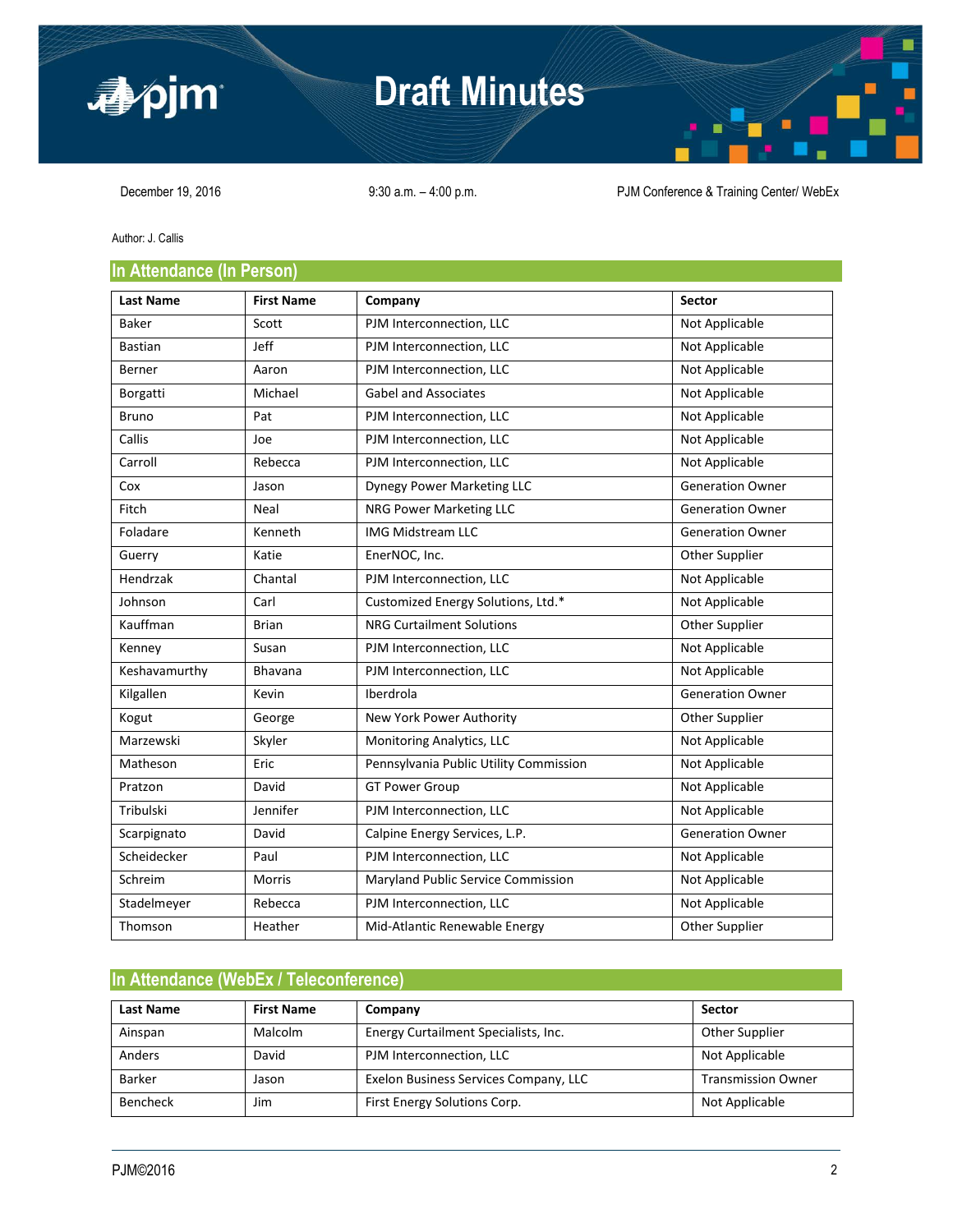

# **Draft Minutes**

| Bhavaraju      | Murty        | PJM Interconnection, LLC                            | Not Applicable              |
|----------------|--------------|-----------------------------------------------------|-----------------------------|
| Bloom          | David        | <b>Baltimore Gas and electric</b>                   | <b>Transmission Owner</b>   |
| Bolan          | Martin       | <b>First Energy</b>                                 | <b>Transmission Owner</b>   |
| <b>Britt</b>   | Debbie       | North Carolina Electric Membership Corporation      | <b>Electric Distributor</b> |
| Campbell       | <b>Bruce</b> | <b>Energy Connect Inc</b>                           | Other Supplier              |
| Carmean        | Gregory      | <b>OPSI</b>                                         | Not Applicable              |
| Chen           | Jennifer     | Natural Resources Defense Council                   | Not Applicable              |
| Chocarro       | Iker         | E.ON Climate & Renewables North America, LLC        | <b>Generation Owner</b>     |
| Coll           | Dan          | PJM Interconnection, LLC                            | Not Applicable              |
| Collins        | Leonard      | State of Delaware                                   | Not Applicable              |
| Creem          | Elliot       | Comverge Power                                      | Other Supplier              |
| D'Alessandris  | Lou          | FirstEnergy Solutions Corp.                         | <b>Transmission Owner</b>   |
| Davis          | Connie       | City of Cleveland, DPU, Div of Cleveland Public Pwr | <b>Electric Distributor</b> |
| DeLosa         | Joseph       | DE Public Service Commission                        | Not Applicable              |
| <b>DeNavas</b> | Joseph       | Potomac Electric Power Company                      | <b>Electric Distributor</b> |
| DePillo        | Ray          | <b>PSEG</b>                                         | <b>Transmission Owner</b>   |
| Diamond        | Erika        | <b>Energy Hub</b>                                   | Not Applicable              |
| Dickson        | Douglas      | New Jersey board of Public Utilities                | Not Applicable              |
| Domian         | Christin     | Duquesne Light                                      | Other Supplier              |
| Doremus        | Steven       | EnerNOC, Inc.                                       | Other Supplier              |
| Dugan          | Chuck        | East Kentucky Power                                 | <b>Transmission Owner</b>   |
| Esposito       | Pati         | TransCanada Power Marketing Ltd.                    | <b>Other Supplier</b>       |
| Falin          | Tom          | PJM Interconnection, LLC                            | Not Applicable              |
| Farber         | John         | DE Public Service Commission                        | Not Applicable              |
| Fecho          | Tom          | AEP                                                 | <b>Transmission Owner</b>   |
| Feliks         | Kent         | <b>AEP</b>                                          | <b>Transmission Owner</b>   |
| Feierabend     | Rick         | Dominion Virginia Power                             | Not Applicable              |
| Filomena       | Guy          | Customized Energy Solutions Ltd*                    | Not Applicable              |
| Foladare       | Kenneth      | <b>IMG Midstream LLC</b>                            | <b>Generation Owner</b>     |
| Greiner        | Gary         | PSEG Energy Resources and Trade LLC                 | Other Supplier              |
| Gilani         | Rehan        | ConEdison Energy, Inc.                              | Other Supplier              |
| Gledhill       | Andrew       | PJM Interconnection, LLC                            | Not Applicable              |
| Griffiths      | Dan          | <b>Consumer Advocates of PJM States</b>             | Not Applicable              |
| Hagaman        | Derek        | <b>GT Power Group</b>                               | Not Applicable              |
| Hanser         | Erik         | Michigan Public Service Commission                  | Not Applicable              |
| Hoatson        | Tom          | Riverside Generating, LLC                           | Other Supplier              |
| Horstmann      | John         | Dayton Power & Light Company (The)                  | <b>Transmission Owner</b>   |
| Horton         | Dana         | Appalachian Power Company                           | <b>Transmission Owner</b>   |
| Hyzinksi       | Tom          | Talen Energy Marketing, LLC                         | <b>Generation Owner</b>     |
| Jackson        | Michaela     | <b>EDF Renewable Energy</b>                         | Not Applicable              |
| Jardot         | Gina         | <b>Essential Power Rock Springs</b>                 | <b>Transmission Owner</b>   |

Ē ٤.

۰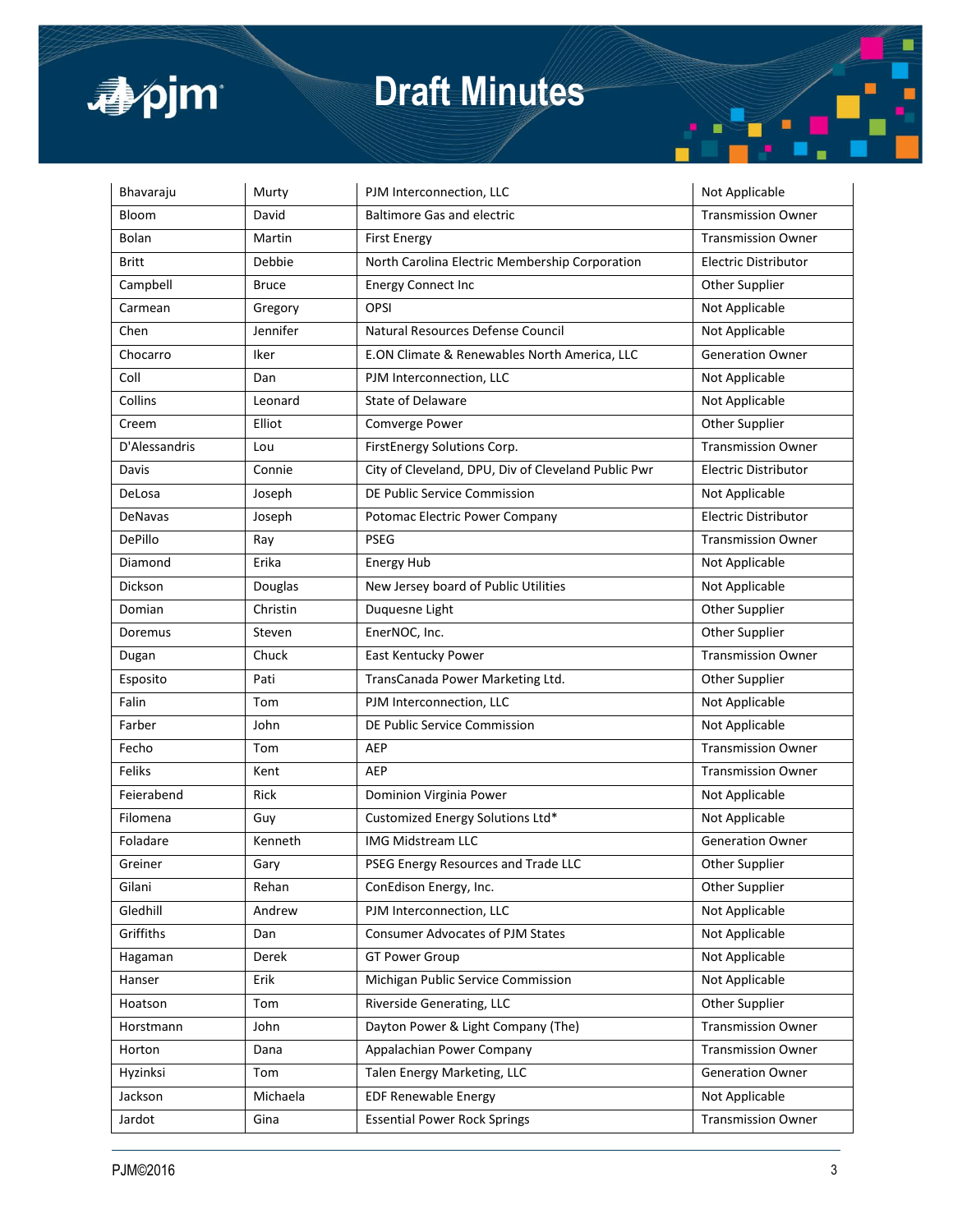

# **Draft Minutes**

| Karrasch       | <b>Kim</b>     | Interstate Gas Supply, Inc.              | Other Supplier              |
|----------------|----------------|------------------------------------------|-----------------------------|
| Keefer         | <b>Brian</b>   | Dominion Energy Marketing, Inc.          | <b>Generation Owner</b>     |
| Kolo           | Elta           | <b>GTM</b>                               | Not Applicable              |
| Lacy           | Catharine      | Dominion Virginia Power                  | Not Applicable              |
| Lieberman      | Steven         | Old Dominion Electric Cooperative        | <b>Electric Distributor</b> |
| Lyser          | Shelly         | <b>Rockland Electric Company</b>         | <b>Transmission Owner</b>   |
| Mabry          | David          | McNees Wallace & Nurick LLC              | Not Applicable              |
| Matheson       | Doug           | EnerNOC, Inc.                            | Other Supplier              |
| McAlister      | Lisa           | American Municipal Power, Inc.           | <b>Electric Distributor</b> |
| McCaffree      | Matthew        | Comverge Inc.                            | Not Applicable              |
| Midgley        | Sharon         | Exelon Business Services Company, LLC    | <b>Transmission Owner</b>   |
| Miller         | John           | Commonwealth Edison Company              | <b>Transmission Owner</b>   |
| Norton         | Chris          | American Municipal Power, Inc.           | <b>Electric Distributor</b> |
| O'Connell      | Robert         | Main Line Electricity Market Consultants | Not Applicable              |
| Ondayko        | <b>Brock</b>   | Appalachain Power Company                | <b>Transmission Owner</b>   |
| Peoples        | John           | Duquesne Light Company                   | <b>Transmission Owner</b>   |
| Powers         | Sean           | Linde Energy Services, Inc.              | <b>End User Customer</b>    |
| Reynolds       | John           | PJM Interconnection, LLC                 | Not Applicable              |
| Riding         | <b>MQ</b>      | <b>Essential Power OPP, LLC</b>          | <b>Transmission Owner</b>   |
| Rocha Garrido  | Patricio       | PJM Interconnection, LLC                 | Not Applicable              |
| Rohrbach       | John           | Southern Maryland Electric Cooperative   | <b>Electric Distributor</b> |
| Rugh           | Chris          | EverPower Commercial Services, LLC       | <b>Generation Owner</b>     |
| Rushing        | Nathan         | CPV Maryland, LLC                        | <b>Generation Owner</b>     |
| Rutigliano     | Tom            | Earth Networks                           | Other Supplier              |
| Schneider      | Jon            | <b>First Energy Corp</b>                 | <b>Transmission Owner</b>   |
| Scoglietti     | <b>Barbara</b> | Tangent Energy Solutions, Inc.           | Other Supplier              |
| Seide          | Richard        | Apex Clean Energy                        | Not Applicable              |
| Shanker        | Roy            | Hydro Quebec                             | Not Applicable              |
| Ward           | Mike           | PJM Interconnection, LLC                 | Not Applicable              |
| Wehr           | Christopher    | Metropolitan Edison Company              | <b>Transmission Owner</b>   |
| Weiss          | Glenn          | PJM Interconnection, LLC                 | Not Applicable              |
| Whitehead      | Jeffrey        | Direct Energy Business Marketing, LLC    | Other Supplier              |
| Wiegan-Jackson | Laurie         | North America Power Partners LLC         | Other Supplier              |
| Williams       | Amber          | <b>NYSEG</b>                             | Other Supplier              |
| Wilmoth        | Emily          | Dominion Virginia Power                  | Not Applicable              |
| Wilson         | James          | <b>Wilson Energy Economics</b>           | Not Applicable              |
| Wisersky       | Megan          | Madison Gas and Electric Company         | Other Supplier              |
| Yu             | Joel           | <b>Rockland Electric Company</b>         | <b>Transmission Owner</b>   |
| Zilliox        | Skylar         | RES America Developments Inc             | <b>Generation Owner</b>     |

É

۰